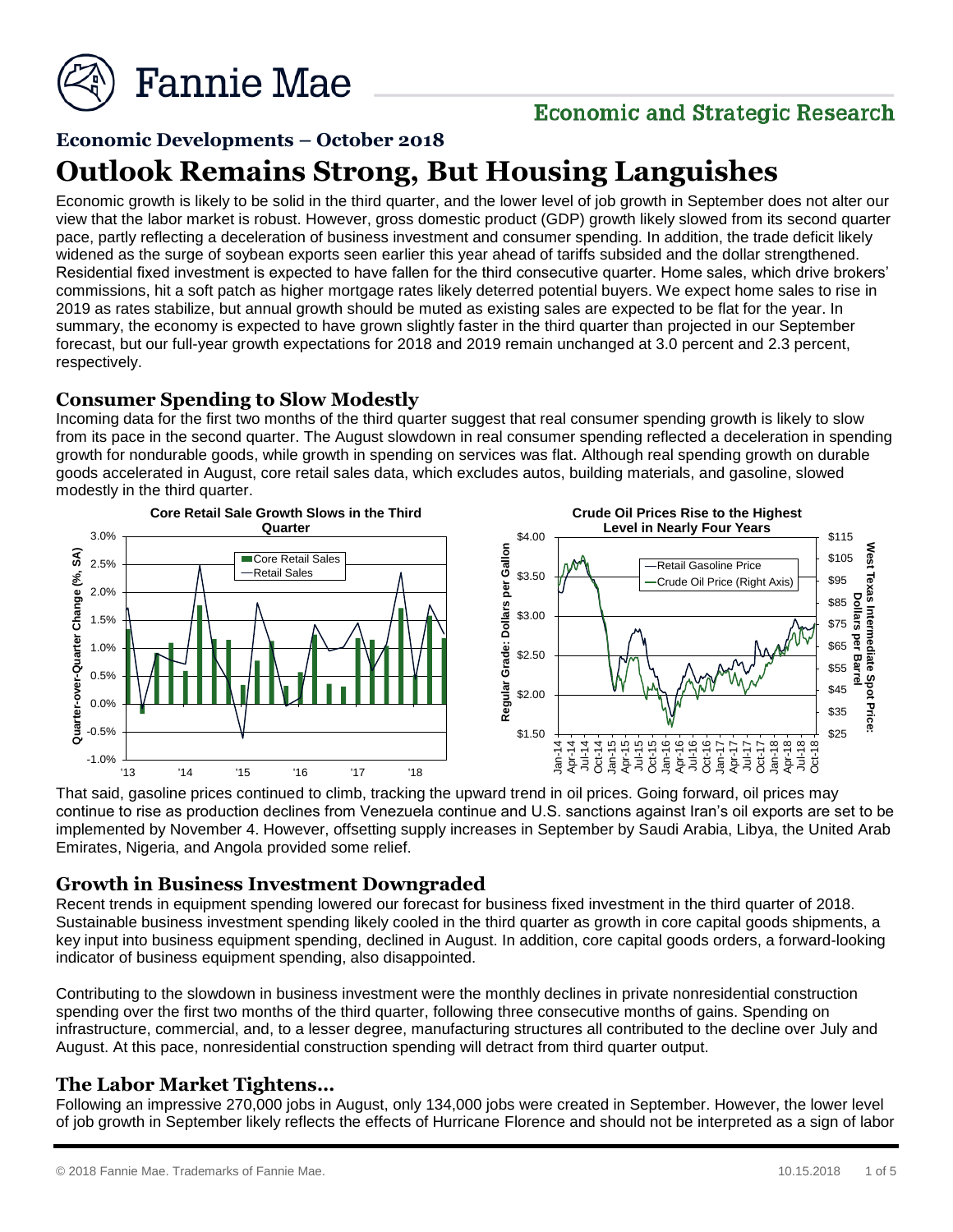

market weakness. Details from the household survey indicated that the unemployment rate fell to its lowest level since 1969. At the same time, the establishment survey indicated that much of the monthly slowdown in job growth could be attributed to declines in weather-sensitive sectors, such as retail and leisure and hospitality. The decline in jobs within the leisure and hospitality sector was its first monthly drop since shortly after Hurricane Harvey made landfall in September of last year.

Other indicators, such as those for initial claims for unemployment insurance, also suggest a strong but tight labor market. Despite a hiccup in the week ending September 22, which likely reflected the effects of the hurricane, initial claims for unemployment insurance fell to 207,000 in September, a level not seen since 1969. In addition, the Job Opening and Labor Turnover Survey (JOLTS), which lags the employment situation report by one month, indicated that the number of job openings reached a record high of 6.9 million in July, exceeding the number of unemployed for a fifth consecutive month. The percentage of small businesses, which account for the majority of job openings, citing job openings being hard to fill maintained its record high in September.



Going forward, solid growth in GDP suggests that the labor market should continue to tighten. In the near term, lost jobs due to Hurricane Florence are likely to be recouped in the coming months. At the same time, the unemployment rate should remain below its estimated natural rate.

#### **…But Inflation Risks Remain Largely At Bay**

Despite evidence of tightening labor market conditions, measures of inflation took a breather in the third quarter. Annually, the headline consumer price index slowed for the second straight month in September. Core CPI growth was unchanged from August but has slowed since reaching an expansion high in July. Growth in the price index associated with the personal consumption expenditures (PCE) category in GDP slowed in August. However, headline PCE, the preferred inflation target of the Federal Open Market Committee (FOMC), remained above 2 percent on a year-over-year basis, while core PCE sat at 2 percent for the fourth consecutive month. Although measures of consumer inflation remain near 2 percent, rising oil prices as well as expanding trade tensions may contribute to modest acceleration in inflation.







In a positive development for the economic outlook, trade tensions receded this month when Canada agreed to join the U.S. and Mexico in the United-States-Mexico-Canada-Agreement (USMCA) that will replace the North American Free Trade Agreement (NAFTA). Although U.S. steel and aluminum tariffs on Canada and Mexico have yet to be resolved, the USMCA has some important changes, particularly on local content and labor standards for automobile production. In addition, the USMCA can be reviewed every six years with an option to "sunset" it in 16 years. Daily changes in the U.S. 10-year TIPS (Treasury Inflation Protected Securities) note rate suggest that financial markets may be interpreting the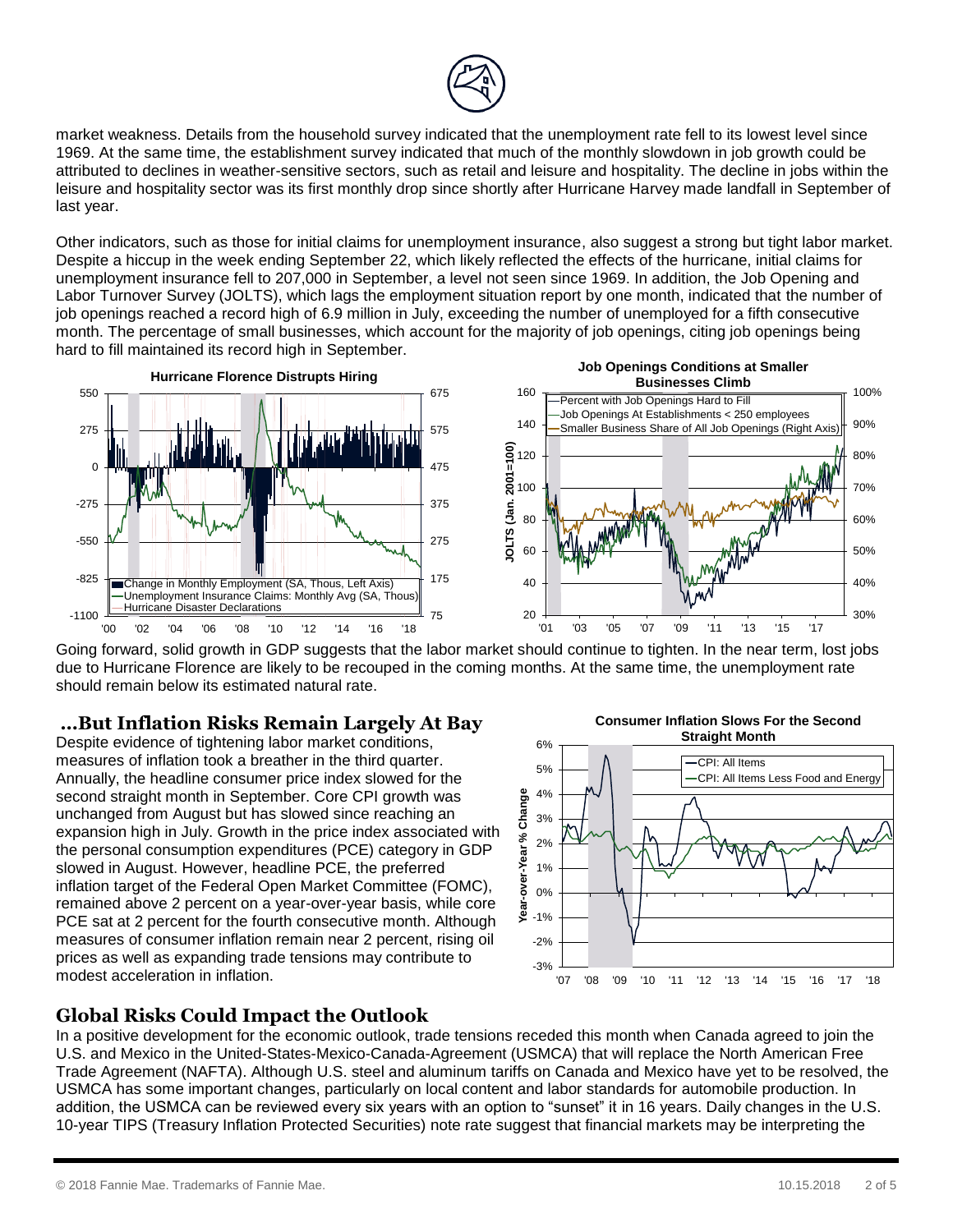

recent breakthroughs in negotiations as beneficial for underlying U.S. growth. Although the agreement could have a small positive impact on U.S. manufacturing employment, the potential for an increase in manufacturing employment is expected to be offset by losses in manufacturing employment due to technology-based productivity gains. The USMCA is expected to be signed by national leaders in late November, but Congress, as well as the legislatures in Canada and Mexico, still have to approve the agreement.

While the trade relationship among the U.S., Mexico, and Canada has improved, tensions with China have worsened. On September 24, the Administration implemented tariffs on another \$200 billion of Chinese imports. Moreover, the President stated that "if China takes retaliatory action against our farmers or other industries, we will immediately pursue phase three, which is tariffs on approximately \$267 billion of additional imports." Consumer goods represent a larger share of the imports targeted by the new and proposed tariffs. At first blush, the new round and the prospect of subsequent tariffs could substantially influence consumer inflation and, by extension, Fed policy; however, the inflationary impact is likely to be small in part due to the dramatic weakening of the Chinese yuan.

Although fears of emerging market contagion have subsided a bit, concerns over Italy's budget situation have intensified. The Italian national government's budget plans, which reportedly include a mix of spending increases and tax cuts, would raise their deficit as a share of the overall economy at a time of high debt, slow economic growth, and in defiance of broader European Union fiscal rules. Concerns about the potential for a widening deficit have pushed up rates on Italian bonds relative to the bonds of their German peers. Tighter financial conditions reflected in higher rates makes it more expensive for the Italian national government to finance new spending through the capital markets. Currently, our forecast does not anticipate significant impact from these developments. The Italian-German 10-year bond spread suggests that stress has not returned to 2011 and 2012 levels, the period of the Greek crisis, but given Italy's size reflected in its G-7 membership, it bears close watching for signs of additional stress and broader contagion risks, either through the banking sector or financial markets.

#### ¥6.00 ¥6.10 ¥6.20 ¥6.30 ¥6.40 ¥6.50 ¥6.60 ¥6.70 ¥6.80 ¥6.90 ¥7.00 -10 Price of Action Contract of Action Contract of Action Contract of Action Contract of Action Contract of Action Contract of Action Contract of Action Contract of Action Contract of Action Contract of Action Contract of

**A Weakened Yuan May Offset Some Effects of U.S. Tariffs**





#### **Fed Expected to Proceed with Gradual Rate Hikes**

In a widely expected move, the FOMC raised its target federal funds rate by 25 basis points to a range of 2.00 to 2.25

percent at its September meeting, citing "realized and expected labor market conditions and inflation" in its post-meeting statement. In addition, the statement dropped the phrase, "The stance of monetary policy remains accommodative." However, as Chairman Powell noted in his post-meeting press conference, "This change does not signal any change in the likely path of policy; instead, it is a sign that policy is proceeding in line with our expectations. We still expect, as our statement says, 'further gradual increases in the target range for the federal funds rate.'"

With economic growth solid and inflation expected to remain at or modestly above 2 percent, conditions are supportive for another rate hike in December. However, Chairman Powell and his colleagues have repeatedly articulated a shift from an assessment of economic indicators relative to the economy's

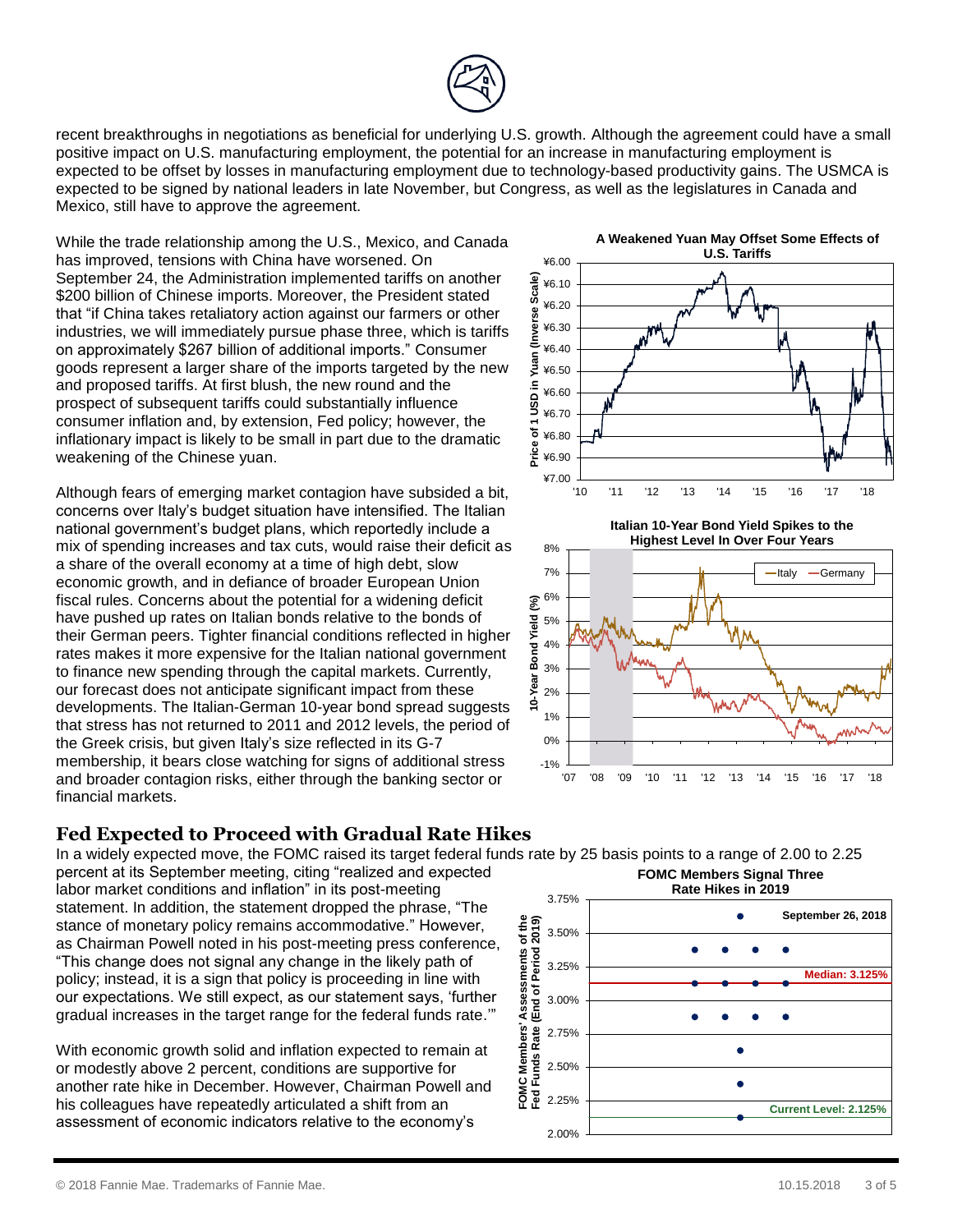

potential level toward a risk management framework that seeks to balance the risks between "removing accommodation too quickly" and needlessly ending the expansion and "moving too slowly" and risking higher inflation and inflation expectations. The expected path of gradual rate hikes is meant to balance these risks.

The Summary of Economic Projections that accompanied the September statement indicated that, at the median, the FOMC expects an additional three hikes in 2019. However, the underlying "dot plots" from which this median is calculated also shows that the same number of FOMC members expect either two, three, or four hikes next year, assuming one more 25 basis point hike in 2018. This suggests that members' views have yet to converge on the number of rate hikes next year.

If economic conditions evolve as expected, we anticipate that the FOMC will raise its short-term policy rate three more times, once more by the end of this year and then twice in 2019. Since rates on many residential construction loans are typically tied to the bank prime rate, tightening monetary policy will also likely raise builders' borrowing costs, adding to the factors inhibiting a much-needed increase in single-family housing production.

#### **Housing Roundup**

Incoming data suggest that residential fixed investment will drag on growth in the third quarter. Existing home sales were flat in August after declining for the prior four months as homebuyers adjusted to higher mortgage rates and tighter inventories in many metros. Fannie Mae's Home Purchase Sentiment Index® (HPSI) was lower in September, partly reflecting an increase in the proportion of respondents expecting mortgage rates to "go up" over the next 12 months and a decline in the share expecting mortgage rates to "go down." In addition, forward-looking indicators for existing home sales suggest a lack of upside potential for home sales in the near term as well. The National Association of Realtors' Pending Home Sales Index declined nationwide in both July and August, while an index of purchase mortgage applications from the Mortgage Bankers' Association fell across the entire third quarter. Fannie Mae's Mortgage Lender Sentiment Survey® (MLSS) also reported an erosion in purchase mortgage demand in the third quarter of 2018, and lower demand may be contributing to mortgage lenders' net negative outlook as they face "competition from other lenders." In view of growing downside risks, we lowered our forecast for home sales over the duration of 2018, and we have marked down sales growth in 2019 as existing home sales are now expected to be flat next year.

As part of this month's forecast, we downgraded our projections for purchase and refinance mortgage activity, given the higher rate environment and weak incoming sales and application data. In particular, we lowered our purchase originations forecast by approximately 2 percent for both 2018 and 2019 and lowered our refi originations forecast by about 3 percent for 2018 and over 8 percent for 2019.

Single-family starts, a key component of real residential fixed investment, rose in both July and August; however, due to a steep decline in June, single-family construction on average across the third quarter is likely to be below its average level in the second quarter. After increasing in the years following the Great Recession, the average size of single-family homes began to decline in 2016, further suggesting that builders are producing a larger proportion of smaller homes due to the geographic spread of employment to areas with lower land costs. In spite of the decline in the size of new homes, the average price per square foot rose to a new high in 2017, offsetting the downward pressure on prices from the construction of smaller homes.



Multifamily starts rose significantly in August but have been highly variable. The 92,000 unit increase in multifamily starts in August largely reversed the 77,000 unit decline over June and July. At 406,000 units, multifamily production remains robust as demand for multifamily rental units on a national basis remained positive despite a slight slowing of rent growth. National estimated multifamily rents appear to have increased in the third quarter of 2018 by 0.75 percent, bringing the estimated national asking rent level to \$1,267. That is a similar increase as a year ago in the third quarter of 2017 but a slowdown from second quarter 2018's robust 1.5 percent rise and asking rent level of \$1,258.

For information on multifamily market conditions, read the [October 2018 Multifamily Market Commentary.](http://www.fanniemae.com/resources/file/research/emma/pdf/MF_Market_Commentary_101818.pdf)